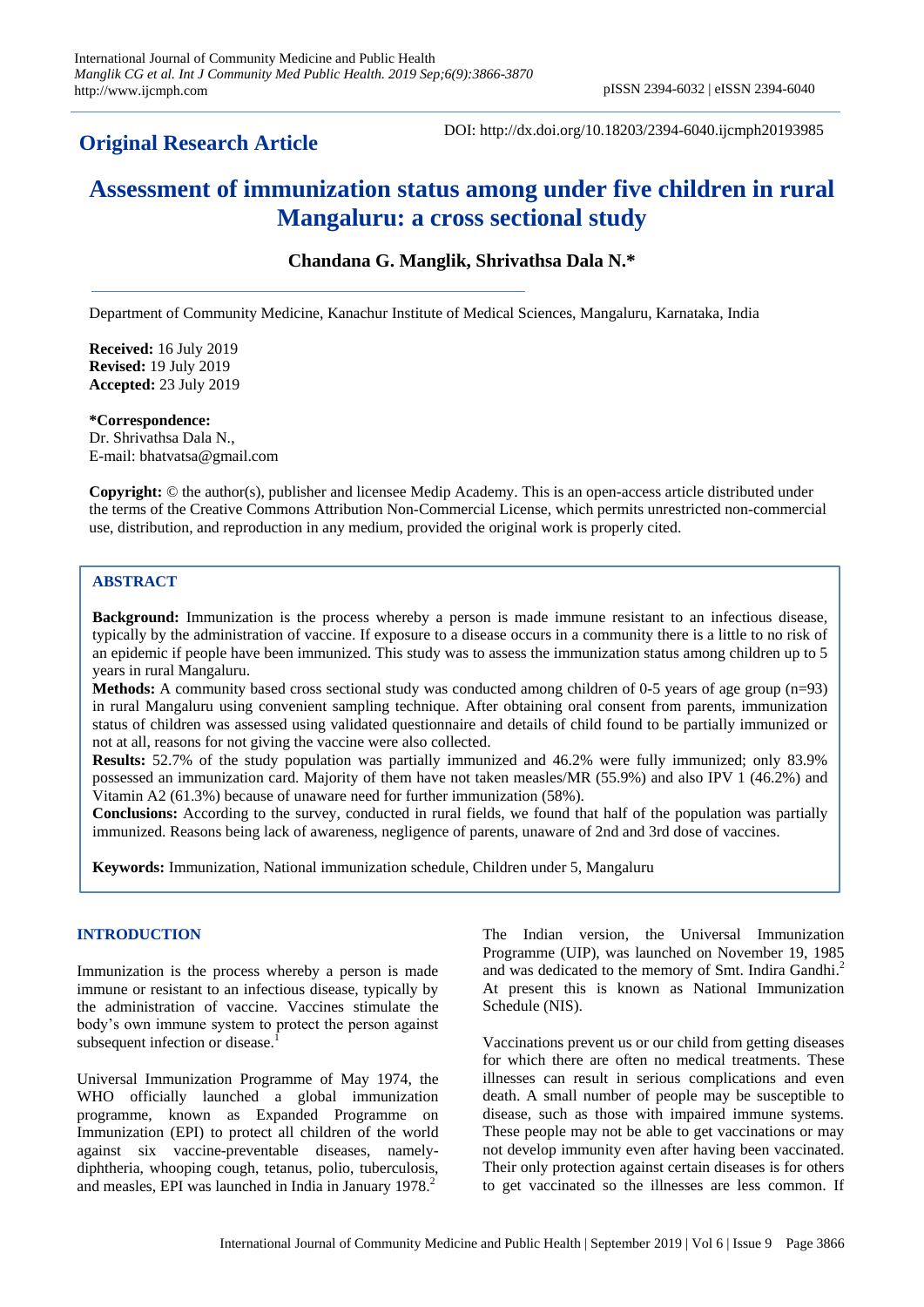exposure to a disease occurs in a community there is a little to no risk of an epidemic if people have been immunized.<sup>3</sup>

According to the NFHS-4, Karnataka state fact sheet it is seen that children aged between 12-23 months who were fully immunized (BCG, measles and 3 doses each of Polio and DPT) were found to be 63%. In rural areas it was 65% and in urban it is 60%. Most of them received the vaccines from public health facility accounting to 88%.<sup>4</sup>

Therefore the objectives of this study was to assess the immunization status among under five children in our rural field practice areas, reasons for partial immunization and to know the prevalence of fully immunized under-5 children.

#### *Aim*

To assess the immunization status among children up to 5 years in rural field practice areas of Kanachur Institute of Medical Sciences, Mangaluru.

### *Objectives*

- To know the prevalence of fully immunized under-5 children in our rural field practice areas.
- To assess the causes for partial immunization and non-immunization.

#### **METHODS**

A community based cross-sectional study was conducted among under five children (n=93) in rural Mangaluru using convenient sampling technique. The period of study was from March 2019 to April 2019. Study area were rural field practice areas of Kanachur Institute of Medical Sciences, i.e., Talapady and Pilikoor.

#### *Sample size*

Sample was calculated using the formula,

$$
n=\frac{4\,\mathrm{p}\mathrm{q}}{\mathrm{d}^2}
$$

Where, p=prevalence of children fully immunized at the age of 12-23 months as per NFHS-4=64.8~65 in rural Karnataka. 4

$$
q = 100 - p = 100 - 65 = 35
$$

d=allowable error.

Therefore,  $n = \frac{4}{3}$  $\frac{63 \times 33}{100}$  =

### *Inclusion criteria*

Children of 0-5 year's age group resident of the area were taken as study subjects.

#### *Exclusion criteria*

Children/parents who are not willing to participate in the study were excluded.

#### *Data collection*

Oral consent was taken from parents and validated questionnaire was used to conduct the study.<sup>11</sup> The variables studied cover the details like mother's/guardian name, age, religion and child's age, gender, date of birth, whether immunized or not and the source of immunization. If a child was found to be partially immunized or not at all immunized, reasons for not giving the vaccine were explored. The reasons for partial immunization were grouped into 3 main categories namely: Lack of information, lack of motivation and obstacles. At the end of the interview if the child was found to be fully immunized, reminder was given for the next vaccine which was due. If a child was found to be partially immunized or not at all immunized, then the respondent was informed about the vaccines which are needed to be given and the importance of giving them at the earliest.

## *Operational definitions*

### *Fully immunized*

Child who had received all doses of vaccine for which he/she was eligible by age as per National Immunization Schedule, India.<sup>2</sup>

### *Partially immunized*

Child who was not fully immunized but received only one or two doses of vaccine for his/her age as per National Immunization Schedule, India.

# *Unimmunized*

Child who had not received any vaccine for the age, though eligible.

#### *Data analysis*

Data collected were entered in Microsoft excel and data analysis was done using SPSS version 25 and presented using descriptive statistics. Association between two attributes was seen using Chi-square statistics. The results with p-values <0.05 was taken as statistically significant.

# **RESULTS**

A total of 93 children were included in the study. According to Table 1 which shows socio-demographic details of mother/primary care takers the study subjects. 34.4% mothers educational status up to primary school. Majority of mothers were homemakers (98.9%). Mean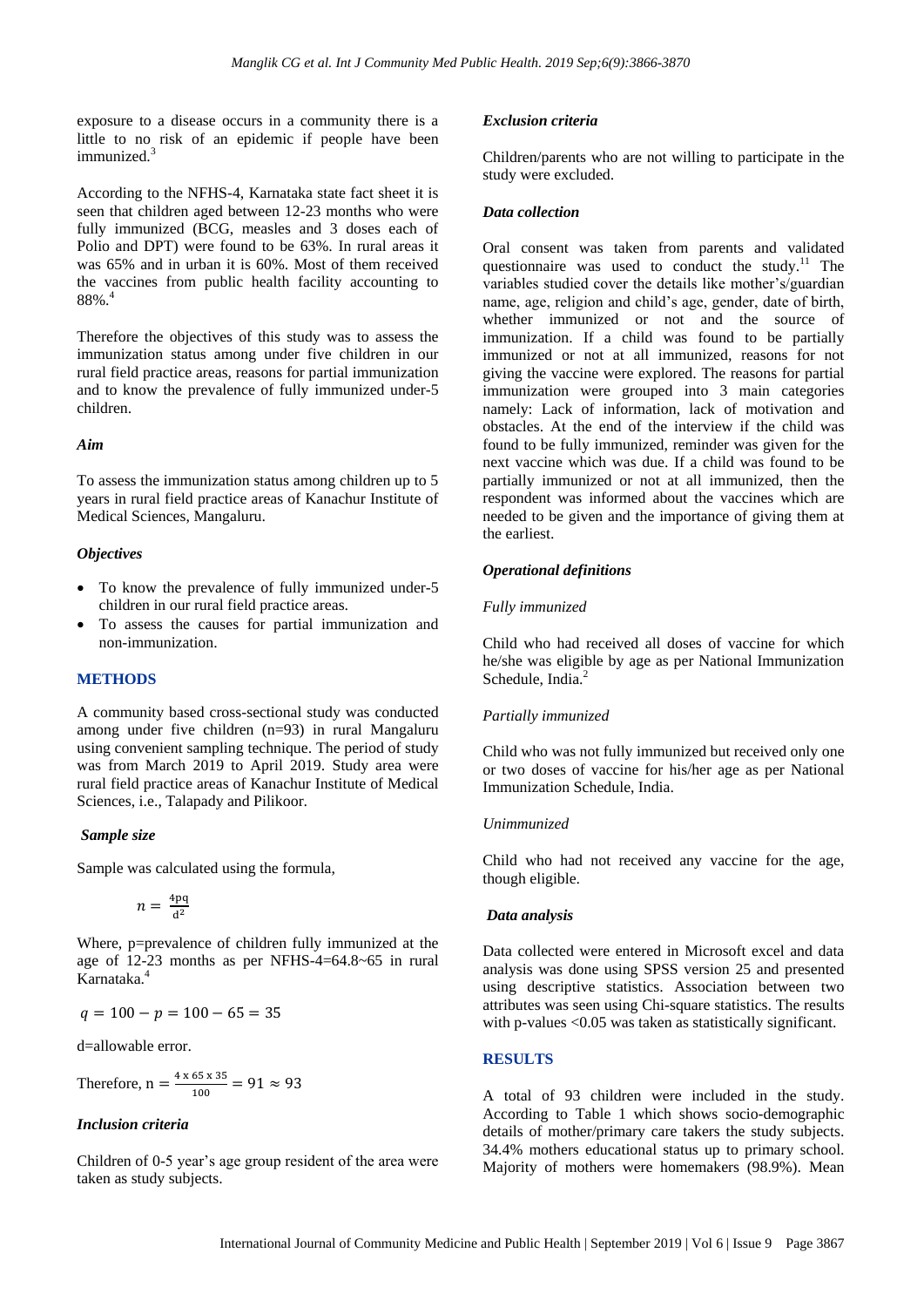age of the mother was found to be 29.1 yrs. with a standard deviation of 4.2 yrs.

# **Table 1: Socio-demographic details of mother/primary caretaker.**

|                                     | <b>Frequency</b> | $\frac{0}{0}$ |  |
|-------------------------------------|------------------|---------------|--|
| <b>Educational status of mother</b> |                  |               |  |
| Illiterate                          | $\mathcal{L}$    | 2.2           |  |
| Primary school                      | 32               | 34.4          |  |
| Secondary school                    | 31               | 33.3          |  |
| Pre university and above            | 28               | 30.1          |  |
| <b>Occupation of mother</b>         |                  |               |  |
| Homemakers                          | 92               | 98.9          |  |
| Daily labourer                      | 1                | 1.1           |  |
| Farmer                              | 0                | $\Omega$      |  |
| Self employed                       | 0                | 0             |  |
| Government or others                | $\theta$         | 0             |  |
| Age of mother (in years)            |                  |               |  |
| $20 - 24$                           | 15               | 16.1          |  |
| $25-29$                             | 32               | 34.4          |  |
| 30-34                               | 34               | 36.6          |  |
| 35-39                               | 12               | 12.9          |  |

**Table 2: Socio-demographic details of children (n=93).**

|                          | <b>Frequency</b> | $\frac{0}{0}$  |  |  |
|--------------------------|------------------|----------------|--|--|
| Age of child in months   |                  |                |  |  |
| $0-12$                   | 22               | 23.7           |  |  |
| $12 - 24$                | 24               | 25.8           |  |  |
| $25 - 36$                | 16               | 17.2           |  |  |
| 37-48                    | 18               | 19.4           |  |  |
| $49 - 60$                | 13               | 14.0           |  |  |
| <b>Gender</b>            |                  |                |  |  |
| Male                     | 45               | 48.4           |  |  |
| Female                   | 48               | 51.6           |  |  |
| <b>Religion</b>          |                  |                |  |  |
| Hindu                    | $\overline{2}$   | 2.2            |  |  |
| Muslim                   | 90               | 96.8           |  |  |
| Christian                | 1                | 1.1            |  |  |
| Others                   | 0                | 0              |  |  |
| <b>Place of delivery</b> |                  |                |  |  |
| Home                     | 0                | $\overline{0}$ |  |  |
| Clinics or<br>hospital   | 93               | 100.0          |  |  |
| Others                   | 0                | 0              |  |  |

According to Table 2, 25.8% children belong to the age group of 12-24 months. Majority 96.8% belongs to Muslim religion. Females account to 51.6% and all of them had institutional delivery.

Table 3 shows 52.7% children were partially immunized and only 46.2% were fully immunized and one child was unimmunized.



**Figure 1: Possession of immunization card (n=93).** \*Source of immunization was either hospital or Anganwadi centre in all the cases.

Figure 1 shows 83.9% children have immunization card.

## **Table 3: Immunization status of children (n=93).**

|                          | <b>Frequency</b> |       |
|--------------------------|------------------|-------|
| <b>Fully immunized</b>   |                  | 46 2  |
| <b>Partial immunized</b> |                  | 52.7  |
| <b>Not immunized</b>     |                  | 11    |
| Total                    |                  | 100 0 |

### **Table 4: Vaccines missed by the study subjects.**

| <b>Schedule</b>          | <b>Vaccine not</b><br><b>Taken</b> | $\frac{0}{0}$  |      |
|--------------------------|------------------------------------|----------------|------|
| At birth                 | <b>BCG</b>                         | 1              | 1.1  |
|                          | HepB                               | 9              | 9.7  |
|                          | OPV <sub>0</sub>                   | $\overline{2}$ | 2.2  |
| 6 weeks                  | OPV <sub>1</sub>                   | 1              | 1.1  |
|                          | Pentavalent 1                      | 5              | 5.4  |
|                          | IPV <sub>1</sub>                   | 43             | 46.2 |
| 10 weeks                 | OPV <sub>2</sub>                   | 3              | 3.2  |
|                          | Pentavalent 2                      | 6              | 6.5  |
| 14 weeks                 | OPV <sub>3</sub>                   | $\mathfrak{D}$ | 2.2  |
|                          | Pentavalent 3                      | 13             | 14.0 |
| Measles 1/MR 1<br>$9-12$ |                                    | 15             | 16.1 |
| months                   | Vitamin A1                         | 22             | 23.7 |
| $16 - 24$                | <b>DPT</b> Booster 1               | 33             | 35.5 |
| months                   | Measles 2/ MR 2                    | 52             | 55.9 |
|                          | <b>OPV</b> Booster                 | 44             | 47.3 |
|                          | Vitamin A2                         | 57             | 61.3 |
| $5 - 6$                  | <b>DPT</b> Booster 2               | 3              | 3.2  |
| vears                    |                                    |                |      |

According to Table 4, vaccines missed by the study subjects, majority were measles 2/MR 2-55.9%, IPV-46.2% and vitamin A2-61.3%. Least missed vaccines were BCG-1.1%, OPV birth dose-2.2%.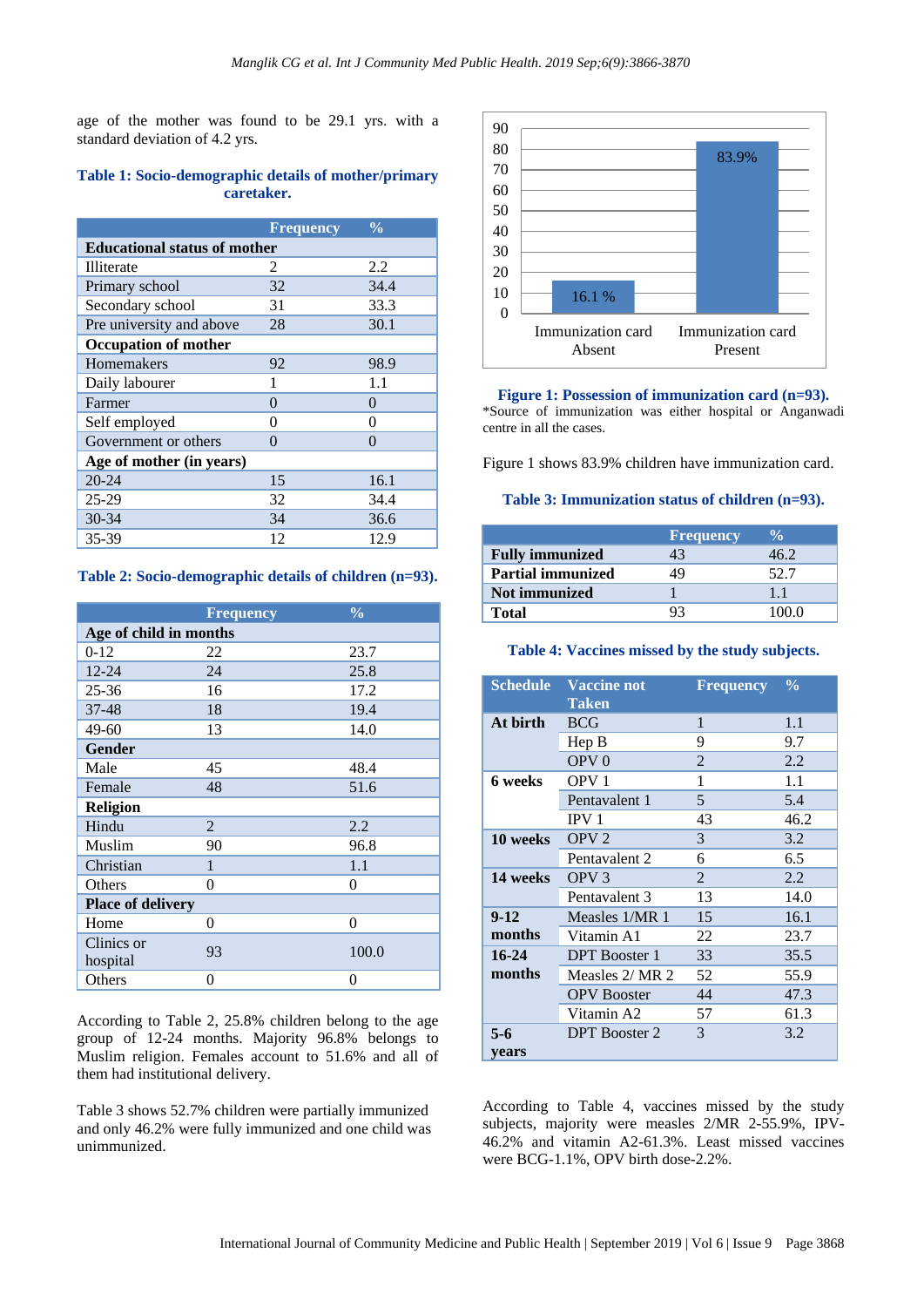# **Table 5: Reasons for partially immunized or not immunized.**

| <b>Reasons for</b>    |                                                                         | <b>Frequency</b> | $\frac{0}{0}$ |
|-----------------------|-------------------------------------------------------------------------|------------------|---------------|
| Lack of<br>immunizati | Unaware of need<br>for<br>immunization                                  | 29               | 58.0          |
|                       | Unaware of need<br>to return for $2nd$<br>13<br>or 3 <sup>rd</sup> dose |                  | 26            |
| <sub>on</sub>         | Fear of side<br>reaction                                                | $\theta$         |               |
|                       | Wrong ideas<br>about<br>contraindication                                | $\theta$         | $\theta$      |
| <b>Lack of</b>        | Postponed until<br>another time                                         | 3                | 6.0           |
| motivation            | Cultural or<br>religious reasons                                        | 1                | 2.0           |
|                       | Rumours                                                                 | $\theta$         | $\theta$      |
|                       | Place of<br>immunization<br>too far                                     | 0                | $\theta$      |
|                       | Time of<br>immunization<br>inconvenient                                 | $\overline{0}$   | $\Omega$      |
| <b>Obstacles</b>      | Vaccination<br>absent/<br>Vaccination not<br>available                  | 10               | 20            |
|                       | Mother too busy                                                         | $\overline{2}$   | 4.0           |
|                       | Family problem<br>including illness<br>of mother                        | 0                | 0             |
|                       | Child ill-brought<br>but not given<br>immunization                      | $\overline{2}$   | 4.0           |
|                       | Long waiting<br>time                                                    | 1                | 2.0           |

## **Table 6: Factors associated with immunization status.**

|                          | <b>Fully immunized</b> | <b>Partially or non</b><br><i>immunized</i> |  |  |
|--------------------------|------------------------|---------------------------------------------|--|--|
| Gender                   |                        |                                             |  |  |
| <b>Boys</b>              | 20                     | 25                                          |  |  |
| Girls                    | 23                     | 25                                          |  |  |
| Age of child (in months) |                        |                                             |  |  |
| Upto $12$                | 16                     | $6*$                                        |  |  |
| $13 - 60$                | 27                     | 44                                          |  |  |
| Age of mother (in years) |                        |                                             |  |  |
| 20-29                    | 23                     | 24                                          |  |  |
| $30-39$                  | 20                     | 26                                          |  |  |

\*It was seen that there was a significant association between the age of the child and their immunization status p=0.004 (Chi-Square).

According to the Table 5**,** reasons for partially immunized or not immunized were-unaware of need for immunization 58%, unaware of need to return for  $2<sup>nd</sup>$  or 3<sup>rd</sup> dose 26%. Vaccination absent or vaccination not available was 20%, postponed until another time was 6%.

Children up to 12 months had better immunization status as compared to children of 13-60 months age.

Gender of the child and age of the mother did not have any significant association towards immunization status.

## **DISCUSSION**

In our study out of 93 study subjects 24 (25.8%) belonged to the age group of 12-24 months. 51.6 % were girls, 96.8% were Muslim by religion, with mean age of the mother being 29.1 years+/-4.2 years. Majority of them were homemakers by occupation (98.9%) and most of them with primary education (34.4%).

# **Table 7: Reasons for partially immunized or not being immunized.**

| <b>Reasons</b>                                      | Our<br>study<br>$(\%)$ | In<br><b>Kumar</b><br>et al <sup>5</sup><br>(%) | In<br><b>Srivast</b><br>ava et<br>$al^6(\sqrt[6]{\bullet})$ | In<br><b>Khargek</b><br>$ar^7($ %) |
|-----------------------------------------------------|------------------------|-------------------------------------------------|-------------------------------------------------------------|------------------------------------|
| Lack of<br>awareness                                | 84                     | 24.2                                            | 41                                                          |                                    |
| <b>Negligence</b><br>by parents                     |                        |                                                 | 32.5                                                        |                                    |
| <b>Fear of side</b><br>effects                      |                        |                                                 |                                                             | 40                                 |
| Visit to<br>native place                            |                        |                                                 |                                                             | 37.5                               |
| <b>Inconvenien</b><br>t time of<br>immunizati<br>on |                        | 22.6                                            |                                                             |                                    |
| Postponed<br>until<br>another<br>time               |                        | 22.6                                            |                                                             |                                    |

In our study 46% children were found to be fully immunized and 52.7% were partially immunized while 1.1% of children were unimmunized. In a study done in 2015 by Kumar et al.<sup>5</sup> Slum areas in Mangaluru Taluk, India total 150 under five children, 58.7% were fully immunized, 41.3% were partially immunize. In a study done by Srivastava et al, in 2016 urban Bagalkote, showed that out of total 283 under five children 83% children were found to be fully immunized and 16% were partially immunized while 1% of children were unimmunized.<sup>6</sup> In a study done by Khargekar et al, in 2015 in tribal area, Parol, Thane district showed that completely immunized children were 71.1%, partially